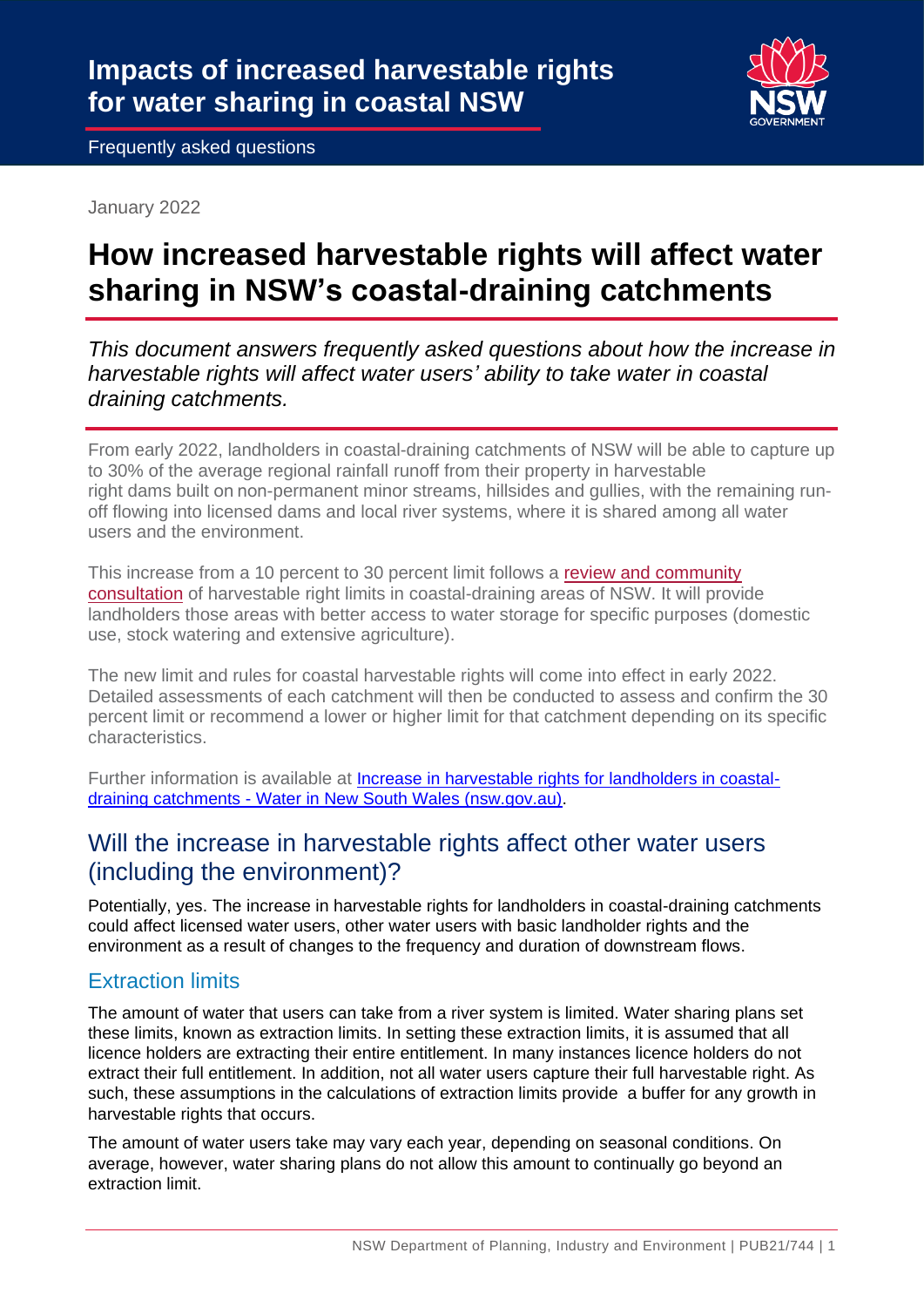# **Impacts of increased harvestable rights for water sharing in coastal NSW.**



#### Frequently asked questions

Under increased harvestable rights for landholders, any additional rainfall runoff that landholders capture will need to be counted as use against the existing extraction limits.

If average extraction goes beyond an extraction limit, the Department of Planning, Industry and Environment may need to reduce licence holders' access to water in the following year/s to return the average extraction to the limit. To do this, we would reduce the available water determination for some water access licences, lowering them to less than 1 ML per share of entitlement. This would only apply to licenced water users and would reduce the amount of water available in a water user's water allocation account.

#### Access rules

Users have limits to when they can extract surface water at times of low river flow. Water sharing plans set access rules that prohibit and/or restrict users from taking water during periods of no flow or low flows. These access rules include:

- cease-to-pump rules at low flow levels
- recommence-to-pump rules that delay how soon users can take water for a time after rainfall events, to allow for flushing flows through the river system.

An increase in the capture and use of harvestable rights may result in longer and more frequent periods of no flow or low river flow and fewer flushing flow events. This potentially reduces access for water users during dry conditions. Hydrological modelling done as part of the review shows that the extent of changes in downstream flows with increasing harvestable rights varies considerably between different catchments.

### Trade rules

There are limits on when users can trade water within or into other water sources set by the water sharing plans. Trades are limited where areas have high instream values or there is high hydrological stress.

An increase in the capture and use of harvestable rights may result in longer and more frequent periods of no flow or low river flow. This potentially reduces the opportunities for trade in some water sources.

# How might coastal water sharing plans change in light of the increase in the harvestable rights limit?

Water sharing plans have been in place in coastal catchments since 2004. Changing information and government policies requires the amendment of plans from time to time. In addition, water sharing plans are in place for ten years. During this time the Natural Resources Commission undertakes a review of the plans to inform whether they are extended or replaced at the ten-year term.

In light of the coastal harvestable rights review we will need to change coastal water sharing plans to address the increase in the limit for harvestable rights for landholders in coastal-draining catchments. This change will occur over time, generally as plans are replaced.

### Extraction limits

Water sharing plans set limits on the amount of water that users can take from river systems. In some plans, these extraction limits include the volume of water that users are allowed to take under the current 10% limit for harvestable rights. In other plans, this 10% is not included in the